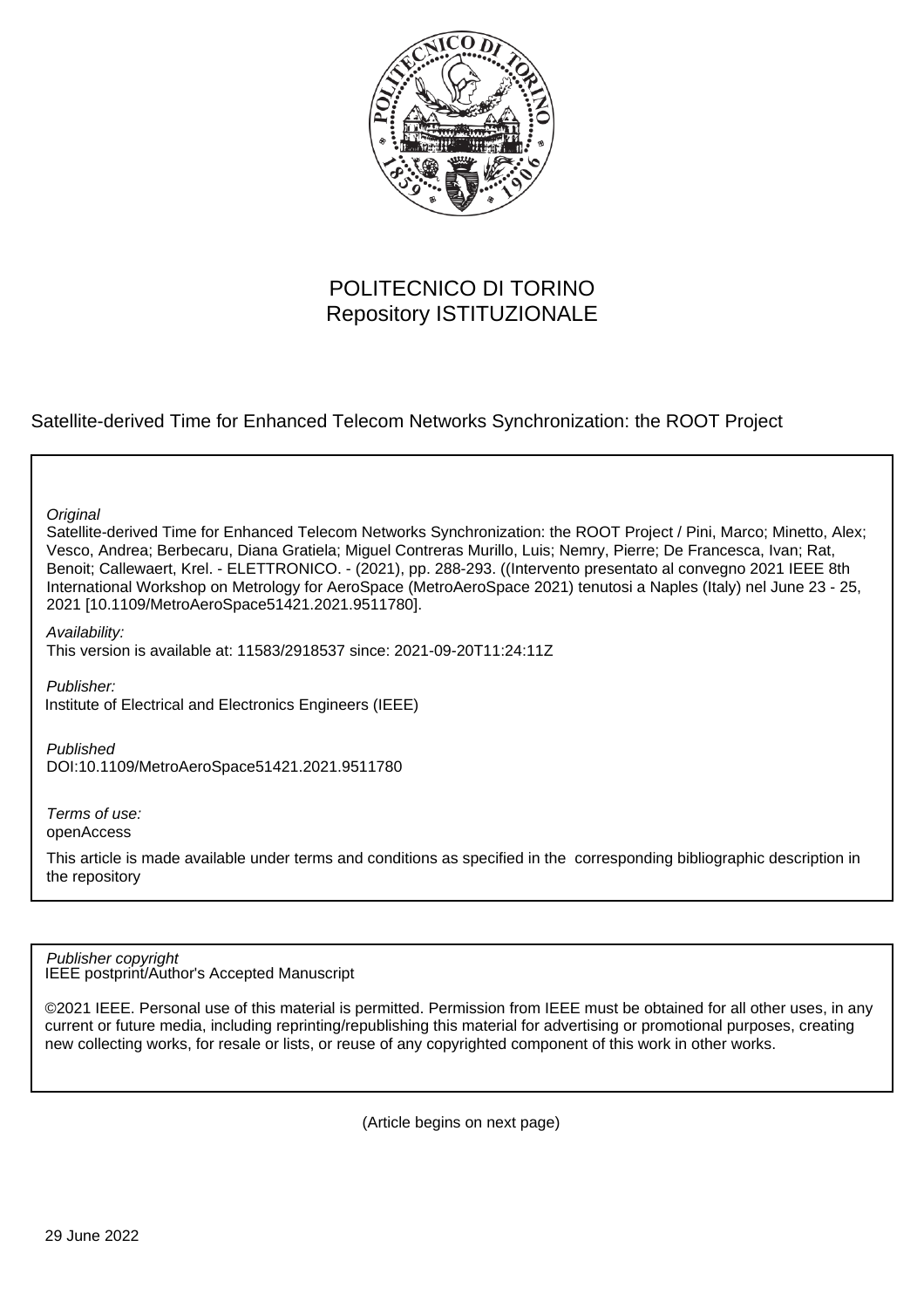# Satellite-derived Time for Enhanced Telecom Networks Synchronization: the ROOT Project

Marco Pini *Space and Navigation Technologies Fondazione LINKS* Torino, Italy marco.pini@linksfoundation.com

Diana Berbecaru *Dept. of Automatic and Computer Science Politecnico di Torino* Torino, Italy diana.berbecaru@polito.it

Alex Minetto *Dept. of Electronics and Telecommunications Politecnico di Torino* Torino, Italy alex.minetto@polito.it

Luis Miguel Contreras Murillo line 2: *dept. name of organization Telefonica* Madrid, Spain luismiguel.contrerasmurillo@telefonica.com

Ivan De Francesca *Telefonica* Madrid, Spain ivan.defrancesca@telefonica.com

Benoit Rat *Seven Solutions* Granada, Spain benoit@sevensols.com

Andrea Vesco *Cybersecurity Area Fondazione LINKS* Torino, Italy andrea.vesco@linksfoundation.com

Pierre Nemry Septentrio *Septentrio* Leuven, Belgium pierre.nemry@septentrio.com

Krel Callewaert *Valdani Vicari e Associati (VVA)* Brussels, Belgium k.callewaert@vva.it

*Abstract* **— Satellite-derived timing information plays a determinant role in the provisioning of an absolute time reference to telecommunications networks, as well as in a growing set of other critical infrastructures. In light of the stringent requirements in terms of time, frequency, and phase synchronization foreseen in upcoming access network architectures (i.e., 5G), Global Navigation Satellite System (GNSS) receivers are expected to ensure enhanced accuracy and reliability not only in positioning but also in timing. High-end GNSS timing receivers combined with terrestrial cesium clocks and specific transport protocols can indeed satisfy such synchronization requirements by granting sub-nanosecond accuracy. As a drawback, the network infrastructure can be exposed to accidental interferences and intentional cyberattacks. Within this framework, the ROOT project investigates the effectiveness and robustness of innovative countermeasures to GNSS and cybersecurity threats within a reference network architecture.**

# *Keywords—GNSS, OSNMA, cybersecurity, 5G, Precision Timing Protocol, White Rabbit, jamming, spoofing, authentication*

# I. INTRODUCTION

A well-known study of critical dependencies upon Global Navigation Satellite Systems (GNSS) identifies telecommunications, emergency services, energy, finance, food, and transport as the sectors where GNSS plays a key role [1]. GNSS is used as a timing source for the synchronization of various types of networks and has been recently defined as *the backbone of the connected world* and the *invisible utility* [2][3] to highlight its pervasive presence in digital infrastructures. Some of these are classified as *critical infrastructures* [4] and, together with other service architectures, pose security-related requirements on top of timing accuracy requirements.

5G networks pose new challenges to the management of multiple timing sources across the network. To realize the benefits of new Time Division Duplex (TDD) spectral efficiency, and the full potential of 5G, highly accurate time synchronization is needed at different hierarchical levels of the network architecture. There is also a need for increased reliability of the timing sources. While nowadays Long-Term Evolution-Frequency Division Duplex (LTE-FDD) networks can continue operating for hours after losing the synchronization without significant degradation, in the future,

loss of timing will have an immediate impact on Radio Access Network (RAN) performance, as already assessed by an early analysis performed by Ericsson researchers who surveyed several operators in North America [5].

The increased risk associated with the unavailability of GNSS signals includes the growth of intentional Radio Frequency (RF) attacks and cyber threats. Added to this is the fact that network operators rarely perceive the vulnerability of GNSS receivers to interference as a real problem. The awareness about GNSS spoofing, namely the transmission of false signals with the intent to fool receivers, seems limited to the specialists' sector, while in most cases users and stakeholders continue to consider GNSS a pure, non-critical, commodity. This is even more manifest in the case of other critical infrastructures, where the importance of GNSS is less apparent. Nonetheless, a stationary GNSS receiver used for timing and synchronization is an ideal target for malevolent attacks because the antenna is static and often sited in a visible location [6]. Not by chance, the U.S. Department of Homeland Security released a presentation about the *"responsible use of GPS in critical infrastructures*" [7] targeting receiver developers, product/system integrators, and end-users. The purpose is fostering best practices to increase the resilience of operations reliant upon the civil GPS service, by improving receivers and equipment installed in fixed infrastructures.

In addition to enhanced signal processing and the use of backup technologies, the proposition of authenticated GNSS signals is seen as a new way to increase the resilience of satellite-based time synchronization. In fact, besides GNSS jamming activities, either malicious or unintended, GNSS signals can be corrupted by spoofers [8]. Recognizing the crucial role of authentication features to verify that a signal in the receiver came from satellites, the European Galileo program is gradually implementing authentication services to its 1<sup>st</sup> and 2<sup>nd</sup> generation of satellite signals, in order to enable authentication functionalities for future civil receivers. Galileo will provide these functionalities through the Open Service Navigation Message Authentication (OSNMA) and the Commercial Authentication Service [9][10]. Potentially, such a capability allows the detection of a subset of spoofing attacks and threats and can protect the synchronization of networks dependent upon satellite-derived time provisioning [11].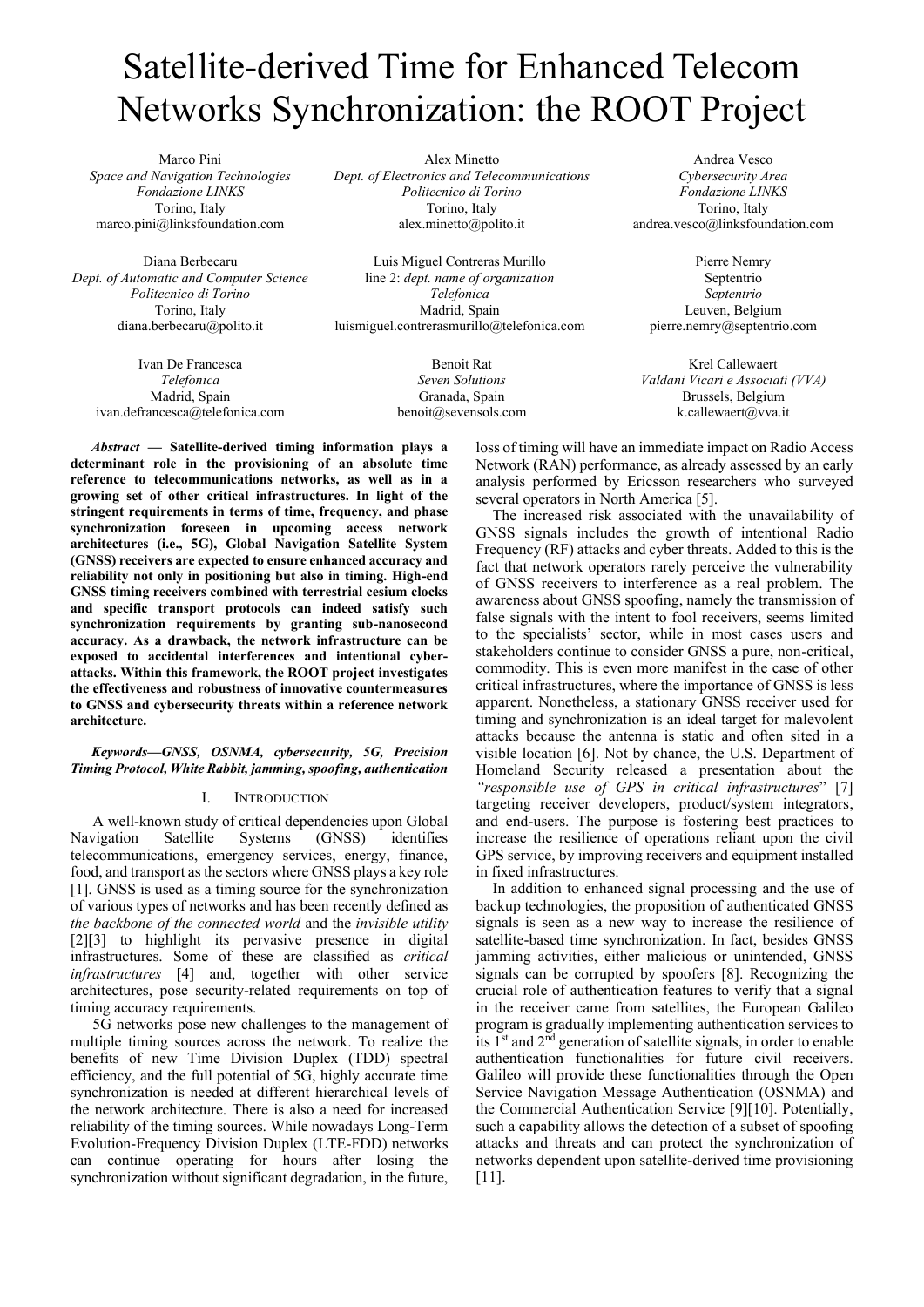# II. SYNCHRONIZATION IN UPCOMING TELECOM **NETWORKS**

Telecom networks are in constant evolution. The coexistence of mobile technologies, from still-operational 2G to emerging 5G, imposes the necessity of maintaining legacy synchronization strategies while deploying State-of-the-Art (SoA) ones. The deployment of LTE-Advanced, LTE-TDD , and 5G introduce stringent requirements among which phase synchronization becomes mandatory. TDD operation and advanced features, such as enhanced inter-cell interference cancellation, coordinated multipoint, interference rejection combining, or the adoption of massive Multiple Input Multiple Output (MIMO) arrays, are examples where this type of synchronization is essential. For example, different antennas and coordination schemes are being discussed within the industry, which requires phase alignment ranging from 65 ns to 130 ns for 5G front-haul applications.

To achieve such accuracy, a Centralized Grandmaster Clock (C-GMC) node generates a time reference by combining different time sources (i.e., multi-constellation, multi-frequency GNSS receivers, multiple co-located atomic clocks), whereas specific transport protocols are exploited to distribute the synch information across the network. Commonly, the C-GMC gets its time reference using conventional 1-Pulse Per Second (1-PPS) and 10 MHz clock signals from a GNSS receiver. The synch is then distributed via e.g. optical fiber to any other devices connected to the network with sub-nanosecond accuracy. To ensure the distribution of phase-synch quality signals throughout the entire network, proper signal regeneration is needed. Figure 1 shows a high-level network architecture, with phase synch distribution with enhanced holdover. If GNSS signals are degraded or blocked, because of intentional interference, local atomic clocks and robust network-distributed timing protocols can be seen as a temporary backup solution to preserve network operational capabilities. Increased robustness and resilience to any possible lack of a common time reference can be achieved through multiple reference clocks distributed across the network, namely Distributed GMC (D-GMC).



Figure 1: High-level diagram showing a possible implementation for phase synchronization distribution, with enhanced holdover

From the high-level diagram reported in Figure 1, one preliminary remark can be already derived. No matter if the deployment is completely based on GNSS receivers on every cell site, or only placed at C-GMC or D-GMC, all scenarios are pointing out a vulnerability of the network synch associated with the poor capability of many consumer-grade GNSS receivers to tackle jamming/spoofing attacks. On the other hand, it is also probable that current precision will no longer be sufficient for future 5G and beyond technologies or applications, which would consequently lead to clock densification in the network (i.e., large number of D-GMCs).

## *A. GNSS timing receivers*

Many current telecom applications typically require nodes synchronization with accuracy on the order of 100 ns. Such synchronization is achieved by setting up a GNSS antenna at a fixed, surveyed location, and determining time independently. Network equipment generally embeds specialized timing receivers, which produce a PPS clock signal synchronized with UTC. The precision of the PPS pulse corresponds to the precision at which the clock bias can be estimated by the Position Velocity and Time (PVT) algorithm. Today most of the GNSS-based time synchronization modules on the market are based on low-cost GPS-only, single-frequency modules, which provide PPS accuracy in the range of 20 to 100 ns. Under open sky conditions, those modules do provide a stable time reference but are very sensitive to degradations. Those degradations range from an increase of the PPS jitter, due to a reduced number of satellites in view, to a complete loss of the PPS synchronization, in the case of jamming of the single GPS L1 C/A signal. A low-cost module usually embeds a lowstability clock, so the PPS stability is broken as soon as the receiver stops computing a valid solution. Without any doubts, the majority of timing receivers are relatively easy to jam and spoof given the low signal level handled at the antenna [11].

The use of high-end GNSS receivers as sources for PPS synchronization signals first would allow for decreasing the noise/jitter on the PPS signal thanks to the use of multifrequency multi-constellation positioning. A second relevant aspect is the quality of the embedded crystal oscillator in the module. Clocks used in high-end GNSS receivers have better short-term stability allowing the PPS signal to remain stable for several (tens of) seconds after a complete loss of positioning solution. In some cases of unintentional interference (e.g., some events detected in the proximity of highways), this allows the bridging of the time when the interference is active.

The delays induced by the antenna and the coaxial cable cause a non-negligible bias in the generation of the PPS signal. Such a bias is typically irrelevant in positioning applications but is detrimental for high-accuracy time synchronization. Typical antennas introduce delays of a few tens of nanoseconds. Cable delays depend on the cable type and length, with typical values around 5 ns/m. In nanosecond-level synchronization, a calibration process is essential and it is achieved by measuring and compensating those delays. Calibration has no impact on the precision of the PPS signal but removes the absolute bias with regards to an absolute time reference like UTC. By calibration, the PPS accuracy can be achieved in the order of a few nanoseconds.

#### *B. ePRTC in Telecommunication Networks*

A traditional C-GMC integrating a calibrated GNSS reference is referred to as Primary Time Reference Clock (PTRC) and when combined with a cesium clock it is transformed into an Enhanced-PRTC (ePTRC). Defined by the ITU-T G8272.1 recommendation, the ePRTC aims to reduce the dependency on GNSS in case of outages by combining a primary time source to additional terrestrial atomic clocks deployed in the network. The system autonomously provides time, phase, and frequency references that are aligned and calibrated to the GNSS signal over a long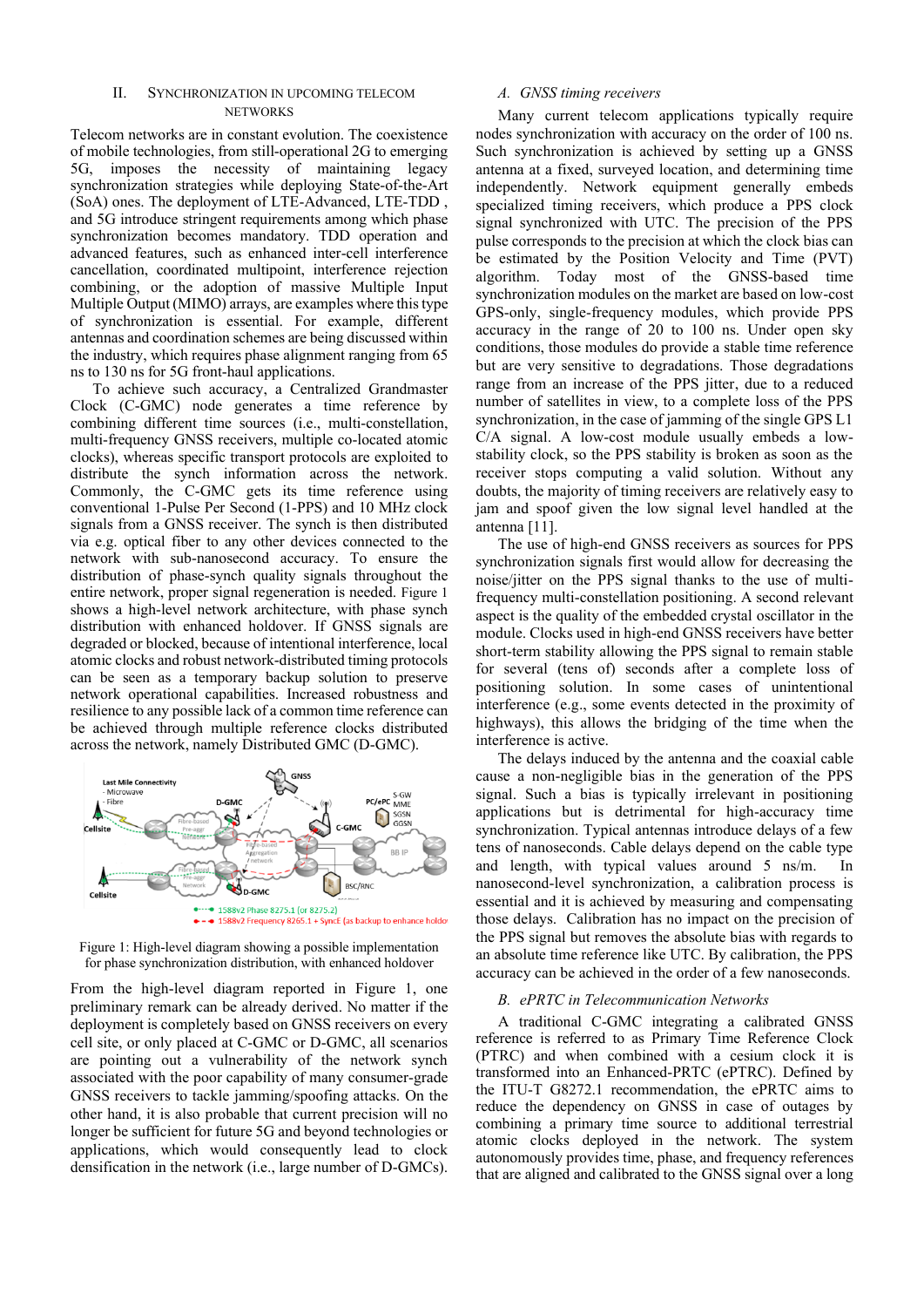observation period, and then the time scale is maintained autonomously based on the stability of the atomic clock(s). To overcome costly upgrades, the evolution to phase-synch support is performed through the deployment of Distributed Grandmaster Clocks (D-GMC). Frequency synchronization with Synchronous Ethernet (SyncE) is still used as a backup for C-GMC in case of GNSS signal loss (red dashed lines in Figure 1). In such a way, phase synchronization accuracy in D-GMC can be maintained for a longer period.

# *C. Precise Timing Protocols for synchronization*

The Precision Time Protocol (PTP), also referred to as IEEE-1588 standard [12]-[15], aims to distribute time by measuring and compensating propagation time delays over the network. PTP defines an Ethernet-based distributed network of clocks organized in a master-slave hierarchy. A primary reference, namely the ePRTC, coordinates time across the entire PTP network. Redundant, secondary master clocks can take over when a failure is detected. PTP improves accuracy with respect to Network Time Protocol (NTP) by timestamping packets at the lowest levels of the hardware. PTP allows for synchronization in the range of 100 $\mu$ s being able to reach hundreds of nanoseconds through hardware assistance (SyncE) to comply with the requirements mentioned in Section II. Further enhancements to meet CERN tight requirements [16] has been achieved with the development of the White Rabbit PTP (WR-PTP) [17], an improved extension of PTP able to provide:

- absolute time synchronization and timestamping with sub-nanosecond accuracy;
- clock frequency distribution with a precision better than 50 ps;
- distribution through thousands of nodes and tens of kilometres, over standard optical fiber networks;
- not significantly dependent on network load, weather conditions or the number of hops.

Since WR-PTP has raised a great interest in the industry, it has been standardized into the new IEEE-1588-2019 High Accuracy (HA) profile to bring sub-nanosecond accuracy to a broader market, in particular addressing Telecom infrastructure.

Indeed, current network architectures might leverage WR-PTP/HA to achieve a synchronization across thousands of nodes with sub-nanosecond accuracy. In the ROOT framework, PTP and WR-PTP/HA are deployed in a realistic architecture by adopting redundant GNSS receivers which process OSNMA-authenticated Galileo signals, distributed over the network. Such receivers will act as multiple trustworthy time references, used to distribute synchronization through the network transparently. In addition to redundancy on the time references and subnanosecond time synchronization between nodes, WR-PTP/HA will be used to monitor the passive GNSS receivers.

# III. THE ROOT REFERENCE ARCHITECTURE

Over the years, to fulfill their service offering, Telecom operators have deployed separate or overlapping networks specifically targeted for each service (mobile traffic, fixed residential Internet traffic, fixed voice service, enterprise services...). This was partly motivated because of the time it has taken for Internet Protocol (IP) technology to become a universal protocol to carry any kind of service on top and based on the different Service Level Agreements (SLAs) required for each service.

A conventional architecture includes a Metro Ethernet aggregation network in parallel to a separate Mobile Backhaul, and then two different IP backbones, one for the residential services and another one for the corporate services. This implies a multiplicity of redundant hardware that many times has to be upgraded in cascade as traffic increases. This scenario leads to capital expenses and too complex architecture, resulting in an unsustainable network model to overcome the future challenges of providing new services and meeting explosive traffic growth.

To avoid scalability issues, Telefónica is currently transforming its IP networks according to the FUSION concept of an all-IP network. This concept makes use of endto-end MultiProtocol Label Switching (MPLS) technology and is structured in five hierarchical levels, where nodes with similar functions in the previous architectures are consolidated into a single network element, thus improving scalability, security, flexibility, and cost reduction. Telefonica FUSION Hierarchy Levels (HLs) are the following:

- HL-5: the most distributed level where mobile Base Stations connect or a pre-aggregation level depending on the specifics of the country;
- HL-4: metro aggregation level where fixed subscriber access nodes (e.g. Gigabit Passive Optical Networks Optical Line Terminations) are connected;
- HL-3: regional level concentrator where typically different kinds of service platforms (e.g. IPTV) or control platforms (e.g. mobile Evolved Packet Core, Authentication, Authorization and Accounting) are connected;
- HL-2: national backbone level. The nodes at this level act as pure MPLS routers. These routers can be based on platforms optimized for plain packet switching, yielding a more cost-effective solution;
- HL-1: interconnection level to external networks.

A mapping of the GNSS-based ePRTC time provisioning architecture is presented for the hierarchical levels of interest for the ROOT project in Figure 2.

## IV. INTENTIONAL CYBER-ATTACKS TO THE NETWORK **SYNCHRONIZATION**

Despite the remarkable advances in synchronization technologies, Radio-Frequency (RF) interferences can still disrupt time provisioning among the network nodes offered by GNSS, whereas the robustness of WR-PTP can be impaired by a few cyber-attacks acting at the network level.

#### *A. RF interfering signals against GNSS Timing Source*

Several RF attacks can be performed to affect the time provisioning of GNSS receivers at the different HLs of the network architecture. Only a few of this can be considered likely to be directed against real network deployments [11]. A subset of possible harmful attacks can be considered according to both the cost at attacker side and the relevance to target network infrastructure: i) *Jamming,* consisting of specifically-designed RF transmission overlapping GNSS signals bandwidths using amplitude-modulated, continuous-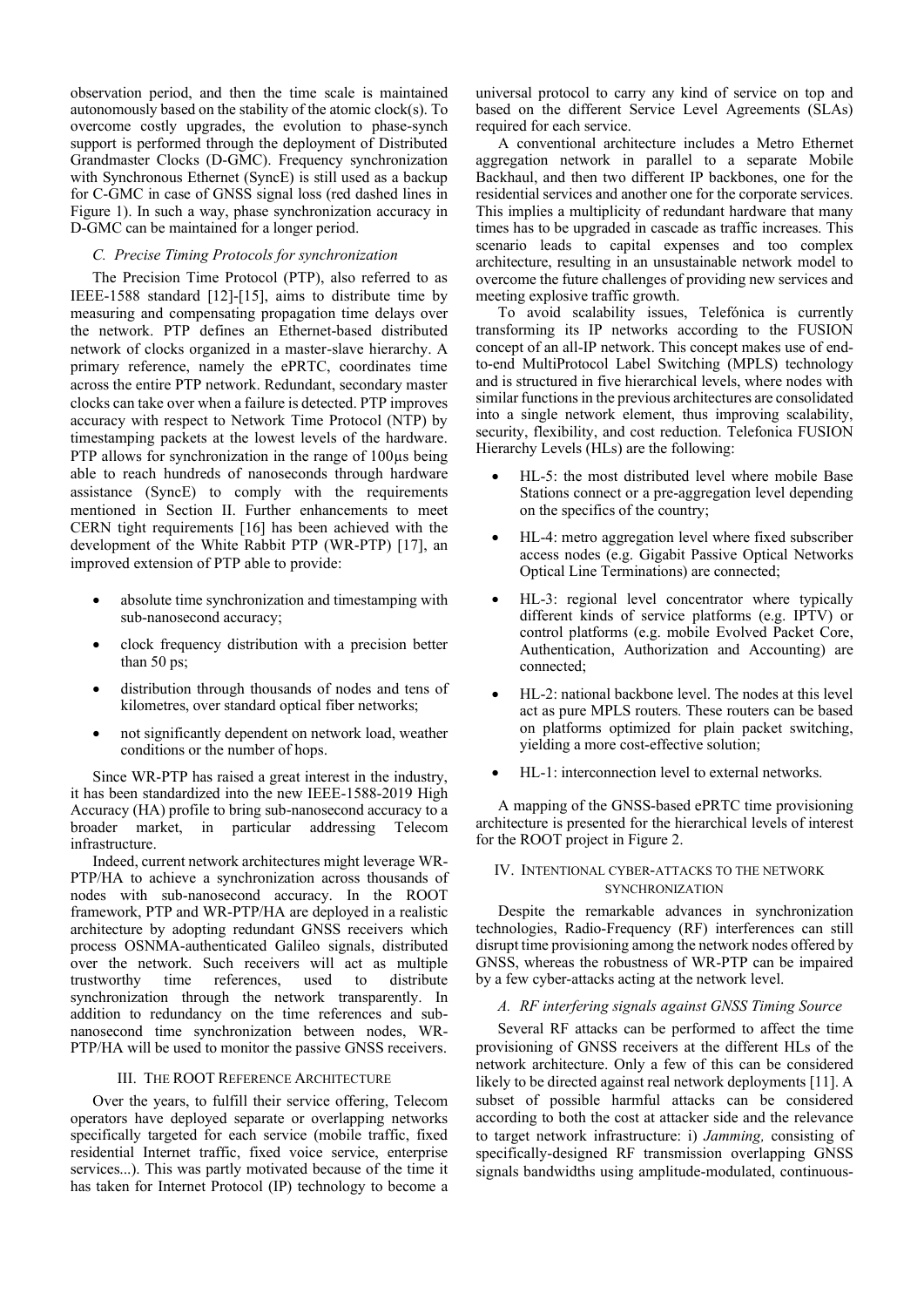wave, or chirp signals; ii) *Meaconing* in different forms, leveraging on the retransmission of legitimate signals received at the attacker location; iii) *Intermediate Spoofing*, which foresees synchronously-generated counterfeit signals, trying to simultaneously attack each tracking channel of the target receiver.



Figure 2: Telefonica's FUSION network architecture and mapping of GNSS-based accurate time provisioning. HLs 3 to 5 and the associated vulnerabilities are considered in the activities of the ROOT project.

Jamming attacks can prevent the reception of specific GNSS bandwidths, thus limiting the number of available signals and in turn the precision of the PPS generation. Wideband jamming attacks can totally disrupt signal reception, thus hindering the operational capability of the receiver and forcing free-run maintenance of the PPS generation.

More accurate, less evident but still harmful effects can be due to meaconing or spoofing attacks, specifically designed to alter the receiver clock bias estimation, thus the correction applied to PPS. Controlled nanosecond-level bias can be hence induced at PPS level by meaconing and spoofing attacks against specific network HLs. In absence of proper countermeasures, this could impact the overall synchronization w.r.t. the other subtended HLs of the network.

While live malicious RF transmissions could be practically unfeasible or unaffordable, low-cost Record and Replay approach increases the likelihood of such actions [18]. All the aforementioned attacks can indeed be performed through pre-recorded RF scenarios and reproduced through configurable Analog-to-Digital/Digital-to-Analog (ADC/DAC) converters.

Cryptographic solutions can be applied to the navigation message such as OSNMA or to the ranging code to counteract specific spoofing attacks while jamming threats have often to be handled at the receiver level through advanced consistency checks, adaptive notch filtering, and robust interference mitigation techniques. Anti-jamming alerts can notify

jamming attacks and propagate warnings across the timing network.

## *B. Network Security Issues*

Network communication among PTP devices must ensure the availability, integrity, and reliability of the exchanged timing information since they represent a potential target for cyber-attacks [18]-[21]. These threats justify the adoption of secure communication channels that provide mutual authentication, the integrity of exchanged data, and confidentiality of the communication. Thus, protection from the man in the middle, replay, and filtering attacks would be ensured, provided that the digital certificates used in Transport Layer Security (TLS) configuration are properly issued and configured. Other techniques need to be employed instead to protect from the denial-of-service attacks, that might affect parts of the transport network.

The protection of the timing information in transit over the network approach is not enough and we also need to consider the attacks against the devices and network nodes themselves. For example, the (remote) configuration, management, and monitoring of the devices could be achieved by exploiting secure protocols, such as Secure Shell (SSH) [22] for remote access, specific protocols over TLS for network management, e.g. Network Configuration Protocol (NETCONF) via Hypertext Transfer Protocol Secure (HTTPS), or Simple Network Management Protocol (SNMPv3) [23] or Remote Authentication Dial-In User Service (RADIUS)[24] for authentication. Firewalls must be installed on selected devices and must be properly configured to block specific protocols/ports on the corresponding interfaces. Last but not the least, the protection from malware (software) attacks is of paramount importance. To detect possible intentional changes in the PTP logic, we will investigate and experiment with a solution to verify the integrity of the software running at each PTP device by exploiting trusted execution environments. In this sense, solutions based on local integrity check and remote integrity attestation of the devices involved in the network synchronisation distribution are considered relevant and promising [25]. Such solutions can detect cyberattacks that are today considered viable. Moreover, to guarantee the continuity of the synchronization, a backup solution is foreseen according to the scheme in Figure 3, where one node receives a time signal from a remote node through a WR link. This can be used as a GNSS receiver backup in a remote location. The deployment shown in Figure 3 refers to GMC units capable to switch between different time references across the infrastructure, thus allowing the whole system to work with a common notion of time.



Figure 3: Network Architecture supporting GNSS/WR-PTP Synchronization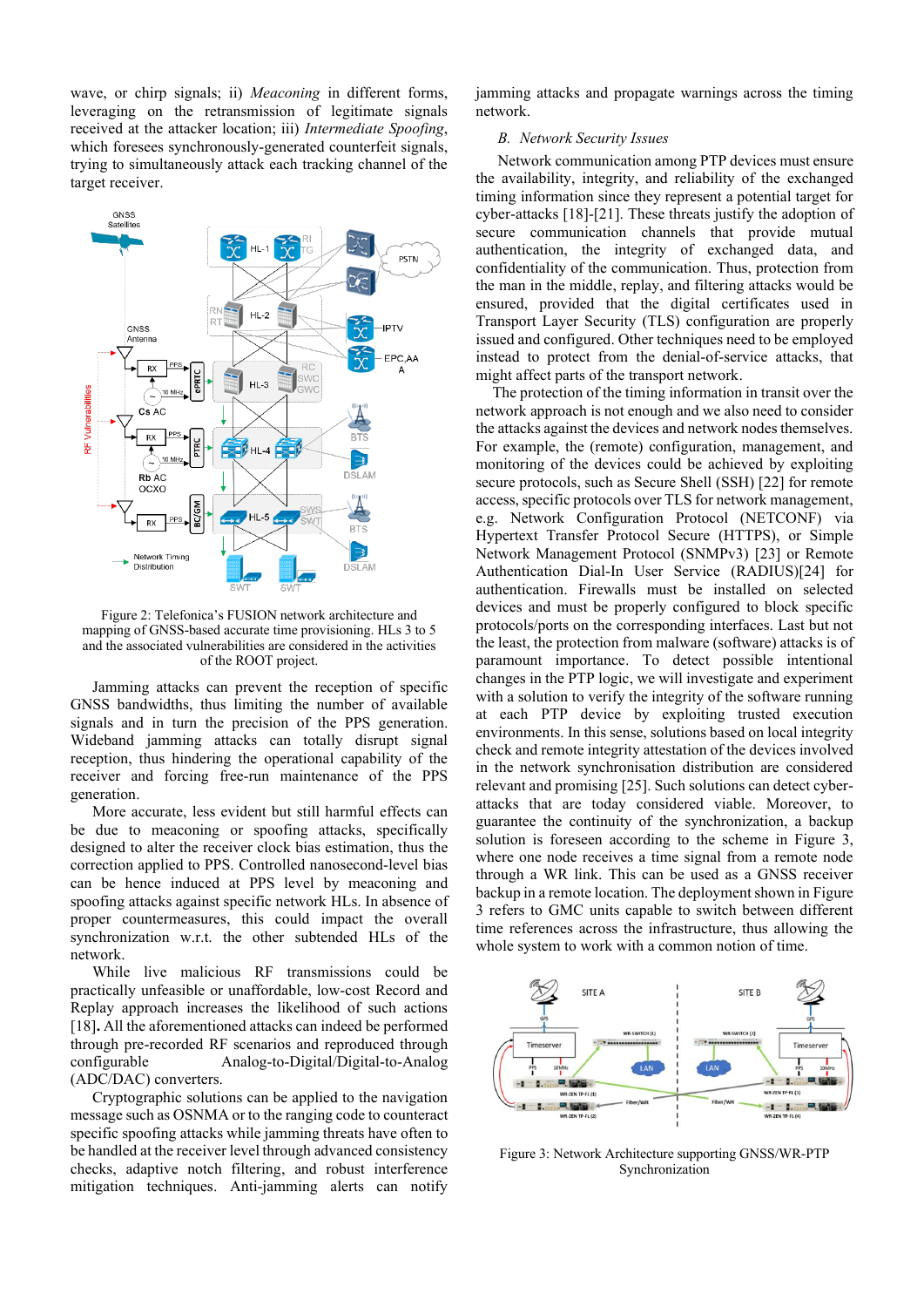# V. THE ROOT PROJECT: OBJECTIVES AND **METHODOLOGY**

ROOT stands for "Rolling Out OSNMA for the secure synchronization of Telecom networks". It is funded by the European GNSS Agency in the framework of the H2020 Programme. ROOT evaluates new space-based technologies and protocols for the precise and reliable synchronization of telecom networks. These include novel GNSS receivers capable of processing the Galileo E1 OSNMA signal, namely the first civilian signal featuring authentication mechanisms. As described in the previous sections, the project pays particular attention to the resilience of GNSS-based network synchronization and accordingly to the timely detection of interfering signals to guarantee a reliable timing distribution even in case of attacks. In a nutshell, the ROOT project has six main objectives:

- 1. Propose advanced synchronization architectures for future telecommunications networks. This objective involves the study of the network topology presented in Section III able to satisfy the demanding phase synchronization between nodes. This objective asks for a thorough analysis of requirements from a network service point of view, the review of current standards, and the most updated scientific literature.
- 2. Assess the performance of a new type of GNSS receiver for timing, which features algorithms for jamming and spoofing monitoring, as discussed in Section IV. In addition to the increased level of robustness to interference, it is expected to provide more accurate timing signals, as it processes signals over different frequencies and from diverse constellations. The evaluation of performance will be based on lab tests and will consider the most likely types of intentional interference, discarding those considered too complex, costly, and therefore not plausible.
- 3. Experimentally evaluate secure "end-to-end solutions" able to mitigate specific cyber-attacks on the distribution of timing signals and data over the network, as presented in Section IV.B. Not only GNSS receivers are points of vulnerability, but also all devices and software dedicated to process and propagate timing data.
- 4. Quantify improvements and limits introduced by reliable synchronization mechanisms built upon the combination of new GNSS signals (i.e. OSNMA), technologies, and protocols. The central part of the project will address experimental tests in a laboratory dedicated to upcoming 5G [26].
- 5. Launch a successful market entry of the ROOT solution. This objective complements the previous ones and is important to ensure that the new technologies and protocols studied by ROOT can be effectively used and have a market.
- 6. Raise awareness of the benefits that the introduction of new Galileo signals in new timing applications can bring, so as to make network operators aware of the threats posed by intentional interference when the synchronization of networks is left to obsolete GPS receivers.

### VI. CONCLUSIONS

Existing operational networks are in a technological transition in order to enable 5G and next-generation networks, which are introducing a new set of stringent service requirements. This is happening by leveraging a number of new technological paradigms (such as programmability, virtualization, etc) that will transform the telecom networks, and will enable a more versatile manner of offering services. The synchronization schemes, fundamental to support the operation of the network, are also evolving. Important to say, it is becoming more and more critical to ensure adequate and robust mechanisms to avoid potential attacks and vulnerabilities in this respect. This paper describes the overall framework of accurate time synchronization and its vulnerabilities with regard to the ROOT project. It provides a reference network architecture that is representative of the next-generation deployments supporting 5G and future highperformance communications paradigms.

#### ACKNOWLEDGMENT

Acknowledgment: This work was developed within the ROOT project (www.gnss-root.eu) funded by the European GNSS Agency under the European Union's Horizon 2020 – G.A. n. 101004261.

#### **REFERENCES**

- [1] Satellite-derived Time and Position: A Study of Critical Dependency, Blackett review, UK Government Office for Science, Jan. 2018. [Online]. Available: www.gov.uk/go-science
- [2] Jones, S., "GPS pioneer warns on network's security," Financial Times, Feb. 13, 2014
- [3] GPS World staff, "GNSS Vulnerable: What to do?", GPS World, Feb. 18, 2014. [Online]. Available at: http://gpsworld.com/gnss-vulnerablewhat-to-do/
- Council Directive 2008/114/EC of 8 December 2008 on the identification and designation of European critical infrastructures and the assessment of the need to improve their protection. 8 December 2008.
- [5] Ericsson, "5G is all in the timing", [Online] Available at: https://www.ericsson.com/en/blog/2019/8/what-you-need-to-knowabout-timing-and-sync-in-5G-transport-networks
- Improving the Operation and Development of Global Positioning System (GPS) Equipment Used by Critical Infrastructures. White paper, U.S Homeland Security Department, 2016. [Online]. Available at: https://ics-cert.us-cert.gov/Improving-Operation-and-Development-Global-Positioning-System-GPS-Equipment-Used-Critical
- [7] K. M. Skey, "Responsible Use of GPS for Critical Infrastructure," 6<br>Dec. 2017. [Online]. Available: Available: https://www.gps.gov/multimedia/presentations/2017/12/CIPRNA/ske y.pdf
- [8] F. Dovis, GNSS Interference Threats and Countermeasures, Norwood, MA: Artech House, 2015.
- [9] Galileo Commercial Service Implementation Decision: Commission Implementing Decision (EU) 2017/224 of 8 February 2017
- [10] D. Margaria, B. Motella, M. Anghileri, J. J. Floch, I. Fernandez-Hernandez and M. Paonni, "Signal Structure-Based Authentication for Civil GNSSs: Recent Solutions and Perspectives," IEEE Signal Processing Magazine, vol. 34, no. 5, pp. 27-37, Sept. 2017. doi: 10.1109/MSP.2017.2715898
- [11] E. Falletti et al. "Synchronization of Critical Infrastructures Dependent upon GNSS: Current Vulnerabilities and Protection Provided by New Signals," (2019) IEEE Systems Journal, 13 (3), art. no. 8579173, pp. 2118-2129.
- [12] "IEEE Standard for a Precision Clock Synchronization Protocol for Networked Measurement and Control Systems," in IEEE Std 1588-<br>2002 . vol. no. pp.1-154, 31 Oct. 2002. doi: 2002 , vol., no., pp.1-154, 31 Oct. 2002, doi: 10.1109/IEEESTD.2002.94144.
- [13] "IEEE Standard for a Precision Clock Synchronization Protocol for Networked Measurement and Control Systems," in IEEE Std 1588- 2002 , vol., no., pp.1-154, 31 Oct. 2002, doi: 10.1109/IEEESTD.2002.94144.
- [14] "IEEE Standard for Local and Metropolitan Area Networks--Timing and Synchronization for Time-Sensitive Applications," in IEEE Std